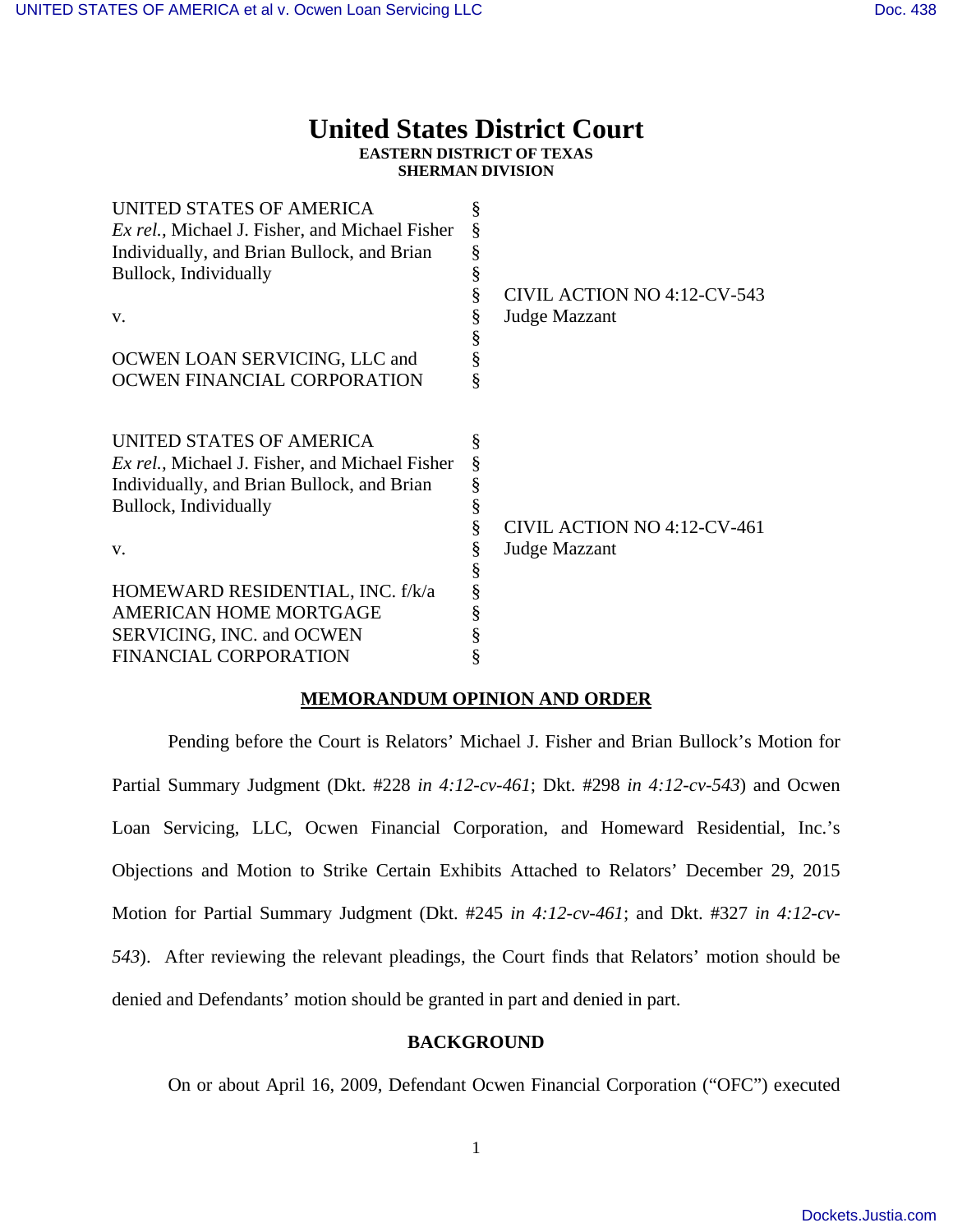the OFC Servicer Participation Agreement (the "SPA") (Dkt. #228 at p. 2; Dkt. #298 at p. 2). In

its Financial Instrument ("FI"), which was attached to the SPA, OFC represented that,

(b) Servicer is in compliance with and covenants that all Services will be performed in compliance with, all applicable Federal, state and local laws, regulations, regulatory guidance, statutes, ordinances, codes and requirements, including, but not limited to, the Truth in Lending Act, 15 USC 160 I § et seq, the Home Ownership and Equity Protection Act, 15 USC §1639, the Federal Trade Commission Act, 15 USC § 41 et seq, the Equal Credit Opportunity Act, 15 USC § 701 et seq, the Fair Credit Reporting Act, 15 USC § 1681 et seq, the Fair Housing Act and other Federal and state laws designed to prevent unfair, discriminatory or predatory lending practices….

(Dkt #228 at p. 3; Dkt. #298 at p. 3) (quoting Exhibit A at pp. 14-15 ¶ 5(b)).

On or about September 9, 2010, Ocwen Loan Servicing, LLC ("OLS"), OFC's wholly

owned subsidiary, executed the OLS Amended SPA (Dkt. #228 at p. 3; Dkt. #298 at p. 3). In its

FI, which was appended to and incorporated into the OLS Amended SPA, OLS represented that,

 (b) Servicer is in compliance with and covenants that all Services will be performed in compliance with, all applicable Federal, state and local laws, regulations, regulatory guidance, statutes, ordinances, codes and requirements, including, but not limited to, the Truth in Lending Act, 15 USC 160 I § et seq, the Home Ownership and Equity Protection Act, 15 USC §1639, the Federal Trade Commission Act, 15 USC § 41 et seq, the Equal Credit Opportunity Act, 15 USC § 701 et seq, the Fair Credit Reporting Act, 15 USC § 1681 et seq, the Fair Housing Act and other Federal and state laws designed to prevent unfair, discriminatory or predatory lending practices….

(Dkt. #228 at p. 3; Dkt. #298 at p. 3) (quoting Exhibit B at p. 22). OLS executed annual

"subsequent certifications," including those dated September 29, 2010, September 22, 2011,

September 19, 2012, September 19, 2013, and September 25, 2014 (Dkt. #228 at p. 3; Dkt. #298

at p. 3) (citing Exhibits C, D, E, F). In its subsequent certifications, OLS represented that,

2. In connection with the Programs, Services is in material compliance with, and certifies that all Services have been materially performed in compliance with, all applicable Federal, state and local laws, regulations, regulatory guidance, statutes, ordinances, codes and requirements, including, but not limited to, the Truth in Lending Act, 15 USC 1601 § et seq., the Home Ownership and Equity Protection Act, 15 USC § 1639, the Federal Trade Commission Act, 15 USC § 41 et seq., the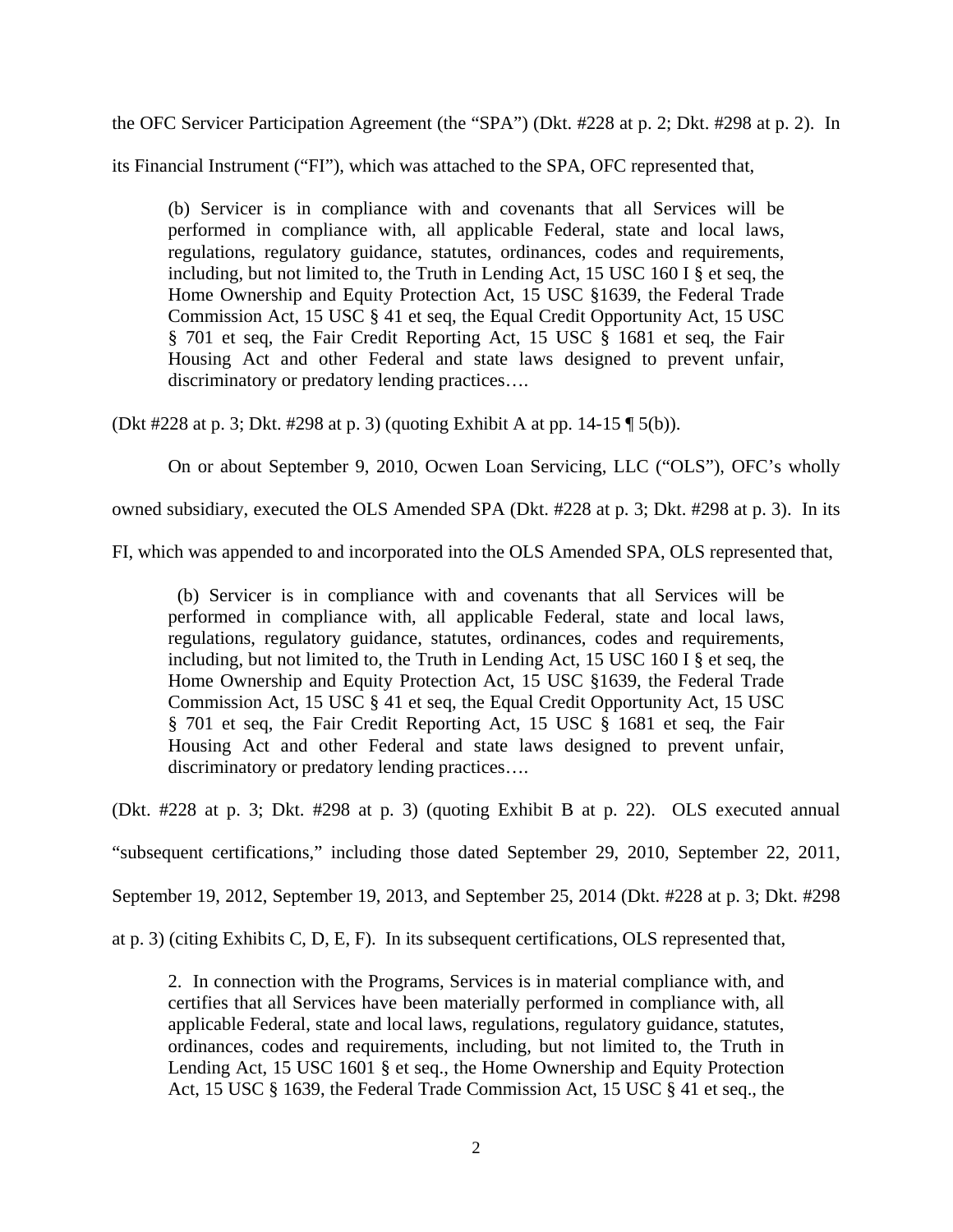Equal Credit Opportunity Act, 15 USC § 701 et seq., the Fair Credit Reporting Act, 15 USC § 1681 et seq., the Fair Housing Act and other Federal and state laws designed to prevent unfair, discriminatory or predatory lending practices and all applicable laws governing tenant rights, bankruptcy, mediation and foreclosure….

(Dkt. #228 at pp. 3-4; Dkt. #298 at pp. 3-4) (quoting Exhibit C at p. 3, Exhibit D at p. 3, Exhibit

E at p. 3, Exhibit F at p. 3).

On or about July 10, 2009, Homeward Residential, Inc. ("Homeward") executed the

Homeward SPA (Dkt. #228 at p. 4; Dkt. #298 at p. 4). Homeward executed annual subsequent

certifications, dated September 30, 2010, and February 1, 2012, in which it represented that,

2. In connection with the Programs, Servicer is in material compliance with, and certifies that all Services have been materially performed in compliance with, all applicable Federal, state and local laws, regulations, regulatory guidance, statutes, ordinances, codes and requirements, including, but not limited to, the Truth in Lending Act, 15 USC 1601 § et seq., the Home Ownership and Equity Protection Act, 15 USC § 1639, the Federal Trade Commission Act, 15 USC § 41 et seq., the Equal Credit Opportunity Act, 15 USC § 701 et seq., the Fair Credit Reporting Act, 15 USC § 1681 et seq., the Fair Housing Act and other Federal and state laws designed to prevent unfair, discriminatory or predatory lending practices and all applicable laws governing tenant rights, bankruptcy, mediation and foreclosure….

(Dkt. #228 at p. 4; Dkt. #298 at p. 4) (quoting Exhibit I, J).

 On June 29, 2010, the State of Maryland Department of Labor, Licensing, and Regulation ("MDLLR") completed an examination of Homeward, in which it found that Homeward committed numerous and widespread mortgage servicing violations, including numerous violations concerning a failure to maintain proper documentation, and the failure to provide adequate notices to borrowers in violation of the Real Estate Settlement Procedures Act ("RESPA") (Dkt. #228 at pp. 9-10; Dkt. #298 at pp. 9-10).

 On December 19, 2014, OFC and OLS entered a Consent Order Pursuant to New York Banking Law § 44 with the New York State Department of Financial Services ("NYDFS") (the "New York Consent Order") (Dkt. #228 at p. 4; Dkt. #298 at p. 4). The NYDFS findings were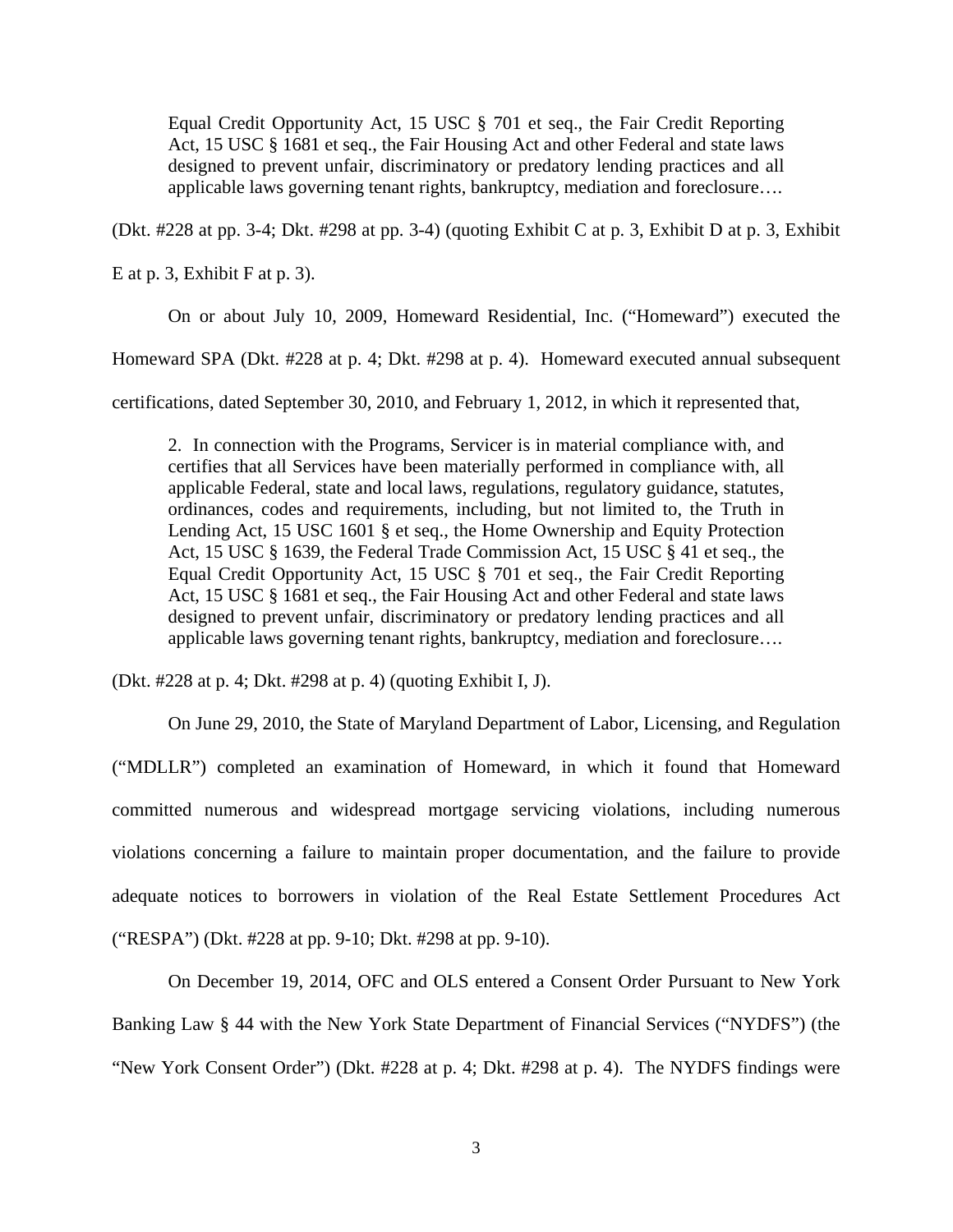based in part on the work of two compliance monitors that were appointed to monitor Ocwen's servicing practices, StoneTurn and Boston Portfolio (the "Compliance Monitors") (Dkt. #228 at p. 7; Dkt. #298 at p. 7). The Compliance Monitors issued six "Compliance Review Reports" with their findings (Dkt. #228 at p. 7; Dkt #298 at p. 7).

#### *The Homeward Action (the 4:12-cv-461 Action)*

On July 25, 2012, Relator Michael J. Fisher ("Fisher" or "Relator") filed his original complaint under seal (Dkt. #1 *in 4:12-cv-461*). In his original complaint, Fisher alleged that Homeward did not provide disclosures required by the Truth in Lending Act ("TILA") and Regulation Z with any of its Home Affordable Modification Program ("HAMP") or non-HAMP modifications (Dkt. #1 *in 4:12-cv-461*).

On June 4, 2014, the Court ordered that the complaint be unsealed and served upon Defendant, after the United States declined to intervene (Dkt. #27 *in 4:12-cv-461*). On October 16, 2014, Relators filed *Qui Tam* Relators' First Amended Complaint (Dkt. #39 *in 4:12-cv-461*). The First Amended Complaint incorporated new allegations including: (1) Federal Housing Administration ("FHA") violations, (2) Dodd-Frank Act violations, (3) Real Estate Settlement Procedures Act ("RESPA") violations, and (4) Texas, New York, and Massachusetts state law violations (Dkt. #39 *in 4:12-cv-461*). It also added a new relator, Brian Bullock ("Bullock" or "Relator") (Dkt. #39 *in 4:12-cv-461*).

On March 3, 2015, Relators filed their second amended complaint (Dkt. #101 *in 4:12-cv-461*). The second amended complaint added OFC as a new defendant (Dkt. #101 *in 4:12-cv-461*).

On December 29, 2015, Relators filed their Motion for Partial Summary Judgment (Dkt. #228; Dkt. #229; Dkt. #230 *in 4:12-cv-461*). On January 22, 2016, Defendants filed their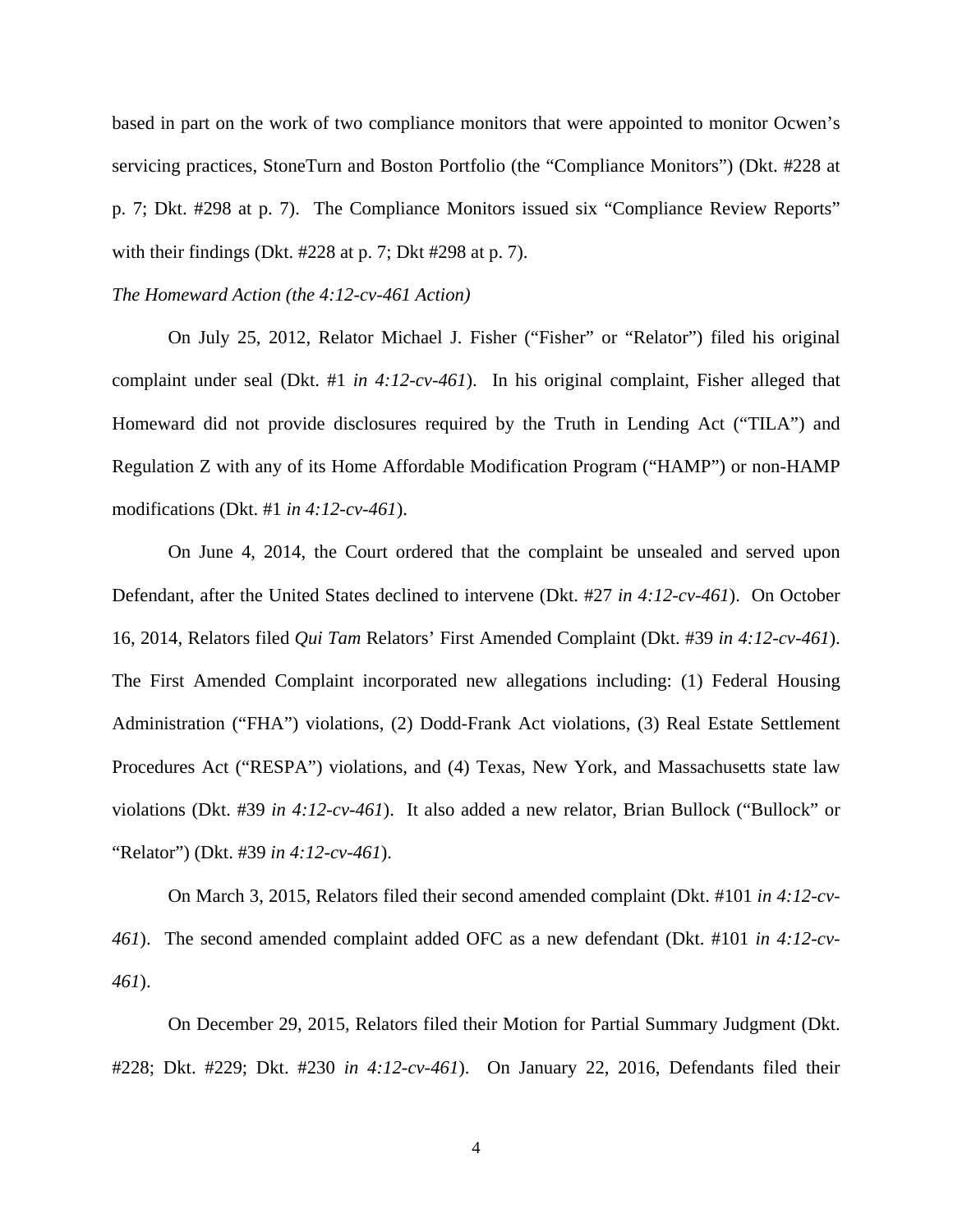response (Dkt. #247 *in 4:12-cv-461*). On February 3, 2016, Relators filed their reply (Dkt. #276 *in 4:12-cv-461*). On February 12, 2016, Defendants filed their sur-reply (Dkt. #283 *in 4:12-cv-461*).

On January 22, 2016, Defendants filed their Objections and Motion to Strike Certain Exhibits Attached to Relators' December 29, 2015 Motion (Dkt. #245 *in 4:12-cv-461*). On February 8, 2016, Relators filed their response.<sup>1</sup> On February 18, 2016, Defendants filed their reply (Dkt. #286 *in 4:12-cv-461*). On February 29, 2016, Relators filed their sur-reply (Dkt. #288 *in 4:12-cv-461*).

#### *The Ocwen Action (the 4:12-cv-543 Action)*

 $\overline{\phantom{0}}$ 

On August 20, 2012, Relator Michael J. Fisher ("Fisher" or "Relator") filed his original complaint under seal (Dkt. #1 *in 4:12-cv-543*). In his original complaint, Fisher claimed that OLS's HAMP modifications violated the federal Truth in Lending Act ("TILA") because Ocwen did not provide a TILA notice of rescission in connection with its loan modifications. (*See* Dkt. #1 *in 4:12-cv-543*).

 On April 7, 2014, United States Magistrate Judge Don Bush ordered that the complaint be unsealed and served upon Defendant, after the United States declined to intervene (Dkt. #19 *in 4:12-cv-543*). On August 1, 2014, Relator filed his amended complaint (Dkt. #23 *in 4:12-cv-543*). On August 6, 2014, Relator filed his second amended complaint (Dkt. #29 *in 4:12-cv-543*).

 On November 13, 2014, Relators filed their third amended complaint (Dkt. #59 *in 4:12 cv-543*). The third amended complaint incorporated allegations including: (1) Federal Housing Administration ("FHA") violations, (2) Dodd-Frank Act violations, (3) Real Estate Settlement

<sup>&</sup>lt;sup>1</sup> Upon the Court's review of the pleadings, it appears that Relators only filed their response to Defendants' motion in case number 4:12-cv-543. After reviewing Relators' response, the Court finds that Relators intended to file their response in both cases, and thus, will consider the response for purposes of this Order.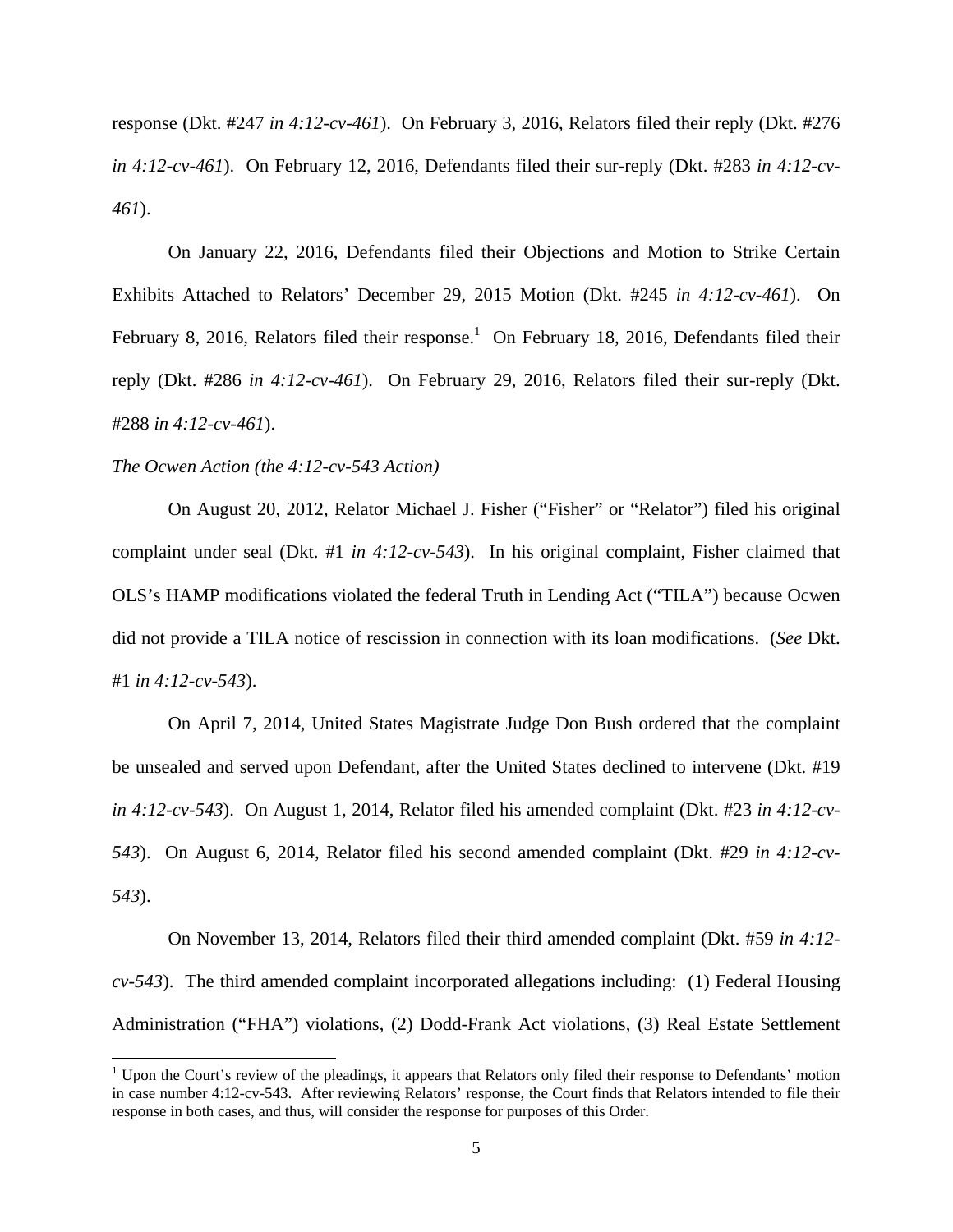Procedures Act ("RESPA") violations, and (4) Texas, New York, and Massachusetts state law violations (Dkt. #59 *in 4:12-cv-543*). It also added Bullock as a new relator (Dkt. #59 *in 4:12 cv-543*).

 On April 17, 2015, Relators filed their fourth amended complaint (Dkt. #126 *in 4:12-cv-543*). This complaint added OFC as a defendant, alleging that OFC made false representations to the government, which induced the government to enter into the SPA (*See* Dkt. #126 *in 4:12-cv-543*). The fourth amended complaint also claims that OFC is the parent company of Ocwen (Dkt. #126 *in 4:12-cv-543*).

On December 29, 2015, Relators filed their Motion for Partial Summary Judgment (Dkt. #298; Dkt. #299; Dkt. #300 *in 4:12-cv-543*). On January 22, 2016, Defendants filed their response (Dkt. #329 *in 4:12-cv-543*). On February 3, 2016, Relators filed their reply (Dkt. #363 *in 4:12-cv-543*). On February 12, 2016, Defendants filed their sur-reply (Dkt. #375 *in 4:12-cv-543*).

On January 22, 2016, Defendants filed their Objections and Motion to Strike Certain Exhibits Attached to Relators' December 29, 2015 Motion (Dkt. #327 *in 4:12-cv-543*). On February 8, 2016, Relators filed their response (Dkt. #368 *in 4:12-cv-543*). On February 18, 2016, Defendants filed their reply (Dkt. #381 *in 4:12-cv-543*). On February 29, 2016, Relators filed their sur-reply (Dkt. #385 *in 4:12-cv-543*).

#### **LEGAL STANDARD**

The purpose of summary judgment is to isolate and dispose of factually unsupported claims or defenses. *See Celotex Corp. v. Catrett*, 477 U.S. 317, 327 (1986). Summary judgment is proper if the pleadings, the discovery and disclosure materials on file, and any affidavits "[show] that there is no genuine dispute as to any material fact and that the movant is entitled to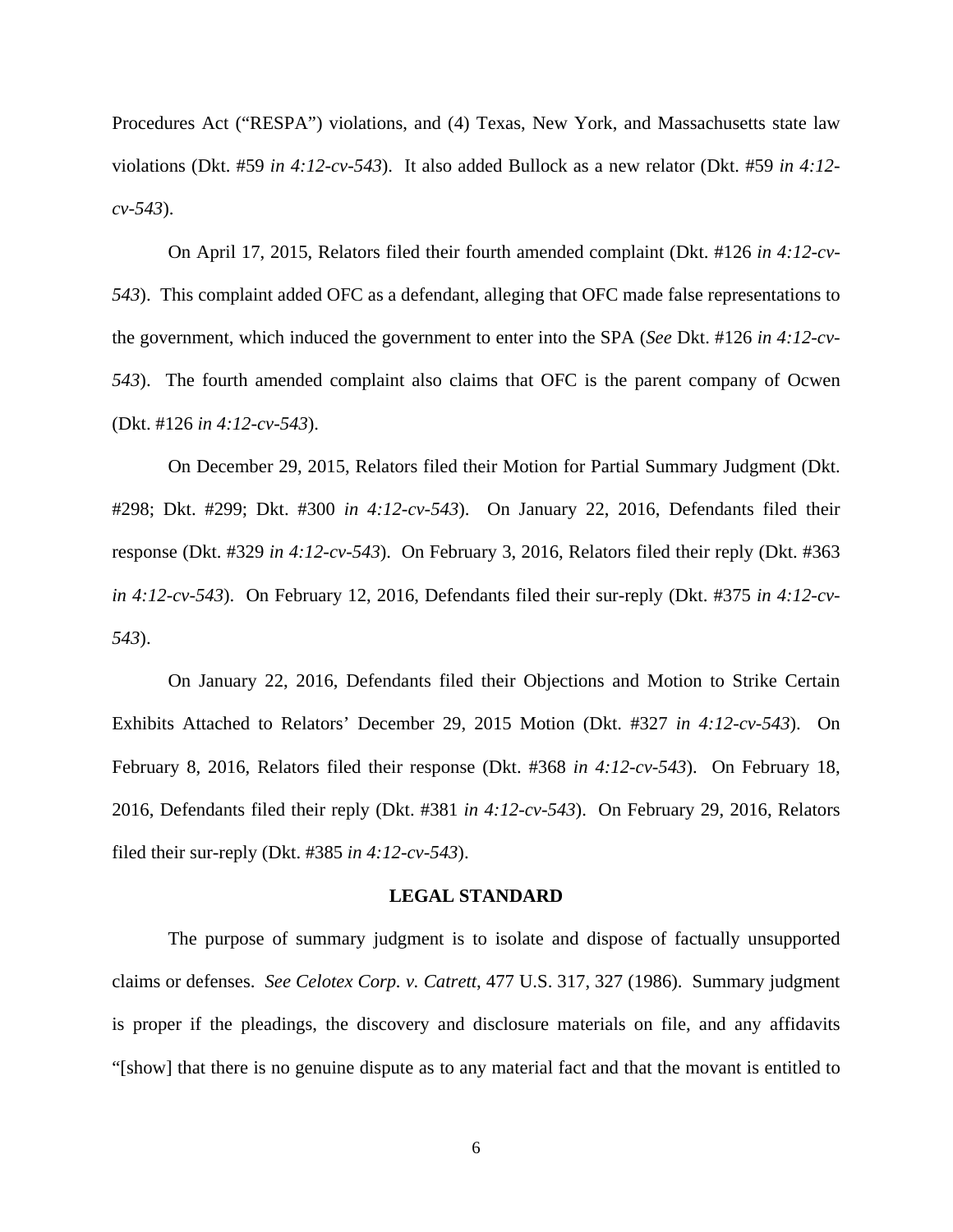judgment as a matter of law." FED. R. CIV. P. 56(a). A dispute about a material fact is genuine "if the evidence is such that a reasonable jury could return a verdict for the nonmoving party." *Anderson v. Liberty Lobby, Inc.*, 477 U.S. 242, 248 (1986). The trial court must resolve all reasonable doubts in favor of the party opposing the motion for summary judgment. *Casey Enters., Inc. v. Am. Hardware Mut. Ins. Co.*, 655 F.2d 598, 602 (5th Cir. 1981) (citations omitted). The substantive law identifies which facts are material. *Anderson*, 477 U.S. at 248.

 The party moving for summary judgment has the burden to show that there is no genuine issue of material fact and that it is entitled to judgment as a matter of law. *Id.* at 247. If the movant bears the burden of proof on a claim or defense on which it is moving for summary judgment, it must come forward with evidence that establishes "beyond peradventure *all* of the essential elements of the claim or defense." *Fontenot v. Upjohn Co.*, 780 F.2d 1190, 1194 (5th Cir. 1986). Where the nonmovant bears the burden of proof, the movant may discharge its burden by showing that there is an absence of evidence to support the nonmovant's case. *Celotex*, 477 U.S. at 325; *Byers v. Dall. Morning News, Inc.*, 209 F.3d 419, 424 (5th Cir. 2000). Once the movant has carried its burden, the nonmovant must "respond to the motion for summary judgment by setting forth particular facts indicating there is a genuine issue for trial." *Byers*, 209 F.3d at 424 (citing *Anderson*, 477 U.S. at 248-49). The nonmovant must adduce affirmative evidence. *Anderson*, 477 U.S. at 257. No "mere denial of material facts nor…unsworn allegations [nor] arguments and assertions in briefs or legal memoranda" will suffice to carry this burden. *Moayedi v. Compaq Comput. Corp*., 98 F. App'x 335, 338 (5th Cir. 2004). Rather, the Court requires "significant probative evidence" from the nonmovant in order to dismiss a request for summary judgment supported appropriately by the movant. *United States v. Lawrence*, 276 F.3d 193, 197 (5th Cir. 2001). The Court must consider all of the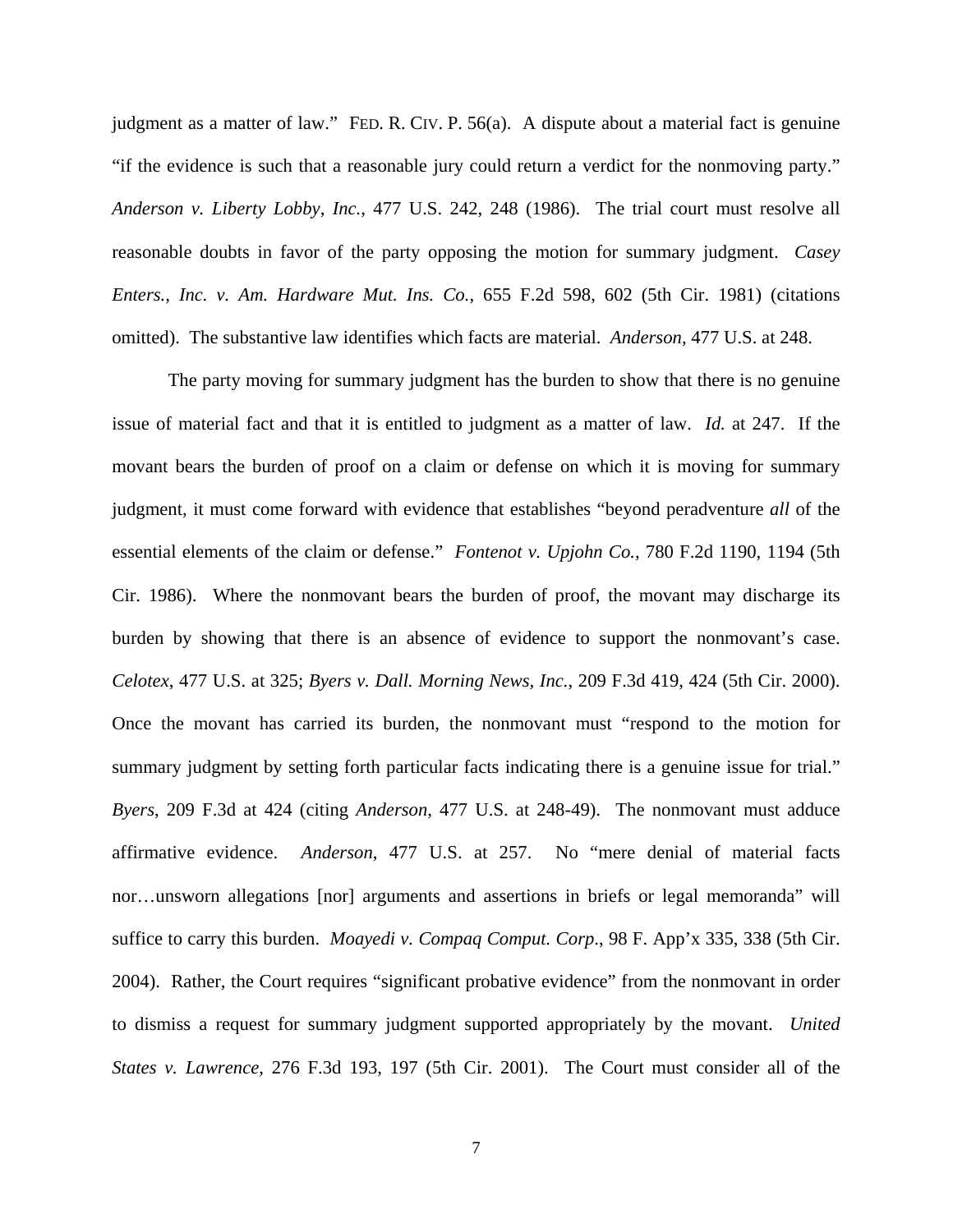evidence, but must refrain from making any credibility determinations or weighing the evidence. *See Turner v. Baylor Richardson Med. Ctr.*, 476 F.3d 337, 343 (5th Cir. 2007).

# **ANALYSIS**

*Defendants' Objections and Motion to Strike Exhibits in Partial Summary Judgment (Dkt. #245; Dkt. #327)* 

#### **Exhibit K—New York Consent Order**

 First, Defendants object to the admission of the New York Consent Order, insofar as Relators rely on any statement to demonstrate that Defendants violated certain laws because any such statement would constitute inadmissible hearsay under Federal Rules of Evidence 801 and 802 (Dkt. #245 at p. 2; Dkt. #327 at p. 2). Relators assert that the New York Consent Order is admissible because it contains relevant statements of an opposing party, and thus, does not constitute hearsay under Federal Rule of Evidence 801(d) (Dkt. #368 at p. 1). Relators also assert that the New York Consent Order is admissible under the public record exception to the hearsay rule (Dkt. #368 at p. 2) (citing FED. R. EVID. 803(8)).

 The Federal Rules of Evidence dictate that hearsay is not admissible unless it falls within an exception established by a rule or statute. FED. R. EVID. 802. Hearsay is "a statement that: (1) the declarant does not make while testifying at the current trial or hearing; and (2) a party offers in evidence to prove the truth of the matter asserted in the statement." FED. R. EVID. 801.

 First, Relators assert that the New York Consent Order does not constitute hearsay as it is a statement offered against an opposing party under Rule 801(d)(2). Rule 801(d)(2) states that a statement is not hearsay if the following conditions are met:

The statement is offered against an opposing party and:

- (A) was made by the party in an individual or representative capacity;
- (B) is one the party manifested that it adopted or believed to be true;
- (C) was made by a person whom the party authorized to make a statement on the subject;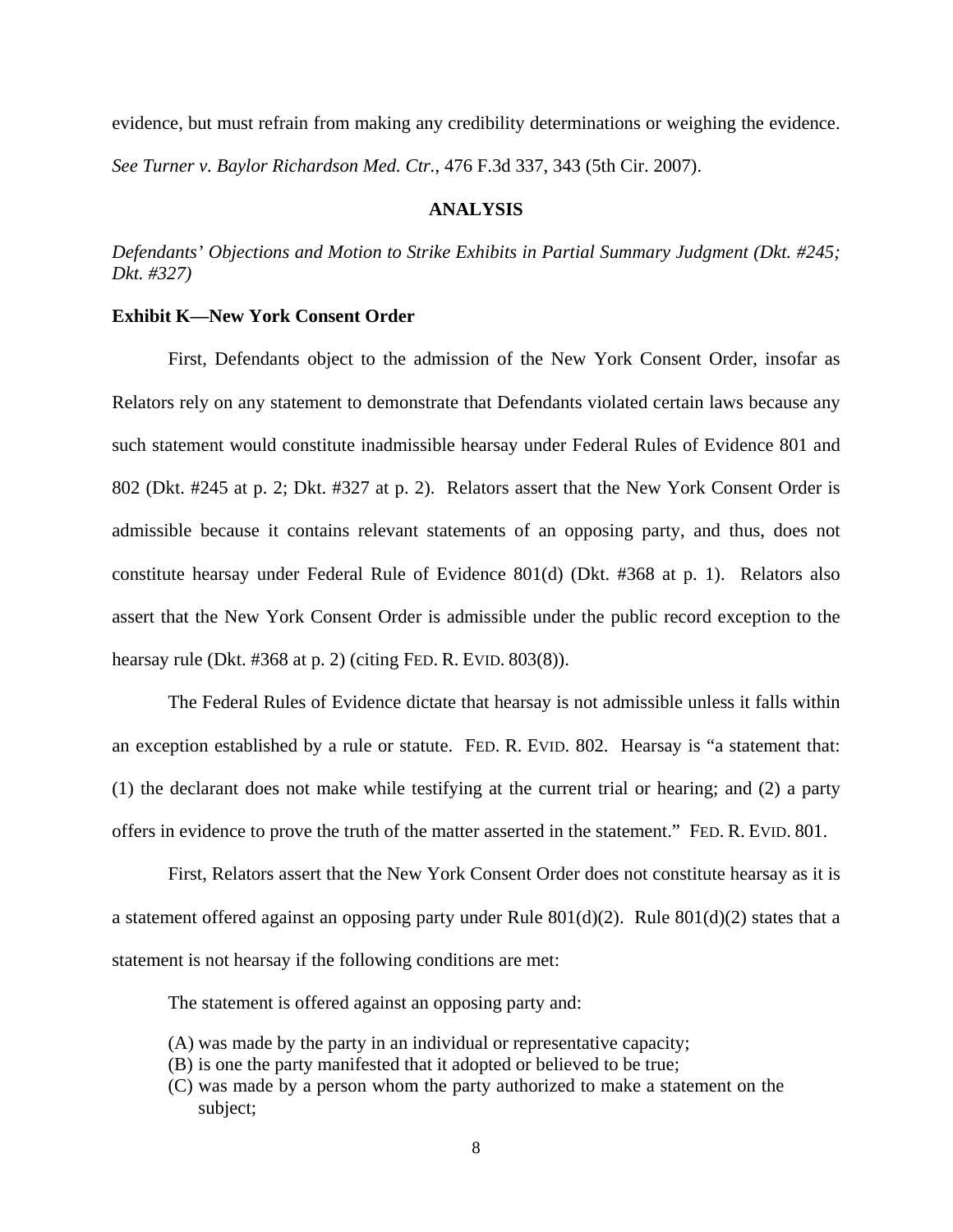- (D) was made by the party's agent or employee on a matter within the scope of that relationship and while it existed; or
- (E) was made by the party's coconspirator during and in furtherance of the conspiracy.

 The Court finds that the New York Consent Order is admissible as a statement offered against an opposing party. In *In re Hirth*, ADV No. 11-00474, 2014 WL 7048395, at \*9 (B.A.P. 9th Cir. Dec. 11, 2014), the court held that a consent order did not constitute hearsay, and construed the consent order that resulted from an investigation by the Arizona Department of Real Estate ("ADRE") into certain alleged violations of state laws "as including statements against interest (a.k.a., admissions against interest)." Defendants assert that *In re Hirth* is not applicable because in that case "the hearsay objector entered into a consent order in which it had 'consented to [the consent order's] factual findings *and legal conclusions*[,]" unlike the present case (Dkt. #286 at p. 1; Dkt. #381 at p. 1) (citing *In re Hirth*, 2014 WL 7048395, at \*3) (emphasis in original)). However, the parties stipulate to the entire Consent Order, and while the parties did not specifically state that they consented to the facts and legal conclusions, the parties' stipulation to the agreement signifies their consent. Therefore, the Court finds that the New York Consent Order is admissible as summary judgment evidence under Federal Rule of Evidence 801(d)(2), and Defendants' objections are overruled.

#### **Exhibits Z, AA, BB, CC, DD, and EE—Compliance Review Reports**

 Defendants object to the admission of the Compliance Review Reports because (1) Relators failed to authenticate the report; and (2) the reports constitute inadmissible hearsay as they are being offered for the truth of the matter asserted (Dkt. #245 at p. 3; Dkt. #327 at p. 3). Relators assert that the reports have been properly authenticated and that the exhibits are admissible under the public records exception to the hearsay rule (Dkt. #368 at pp. 3-5).

First, Defendants assert that the Compliance Review Reports were not properly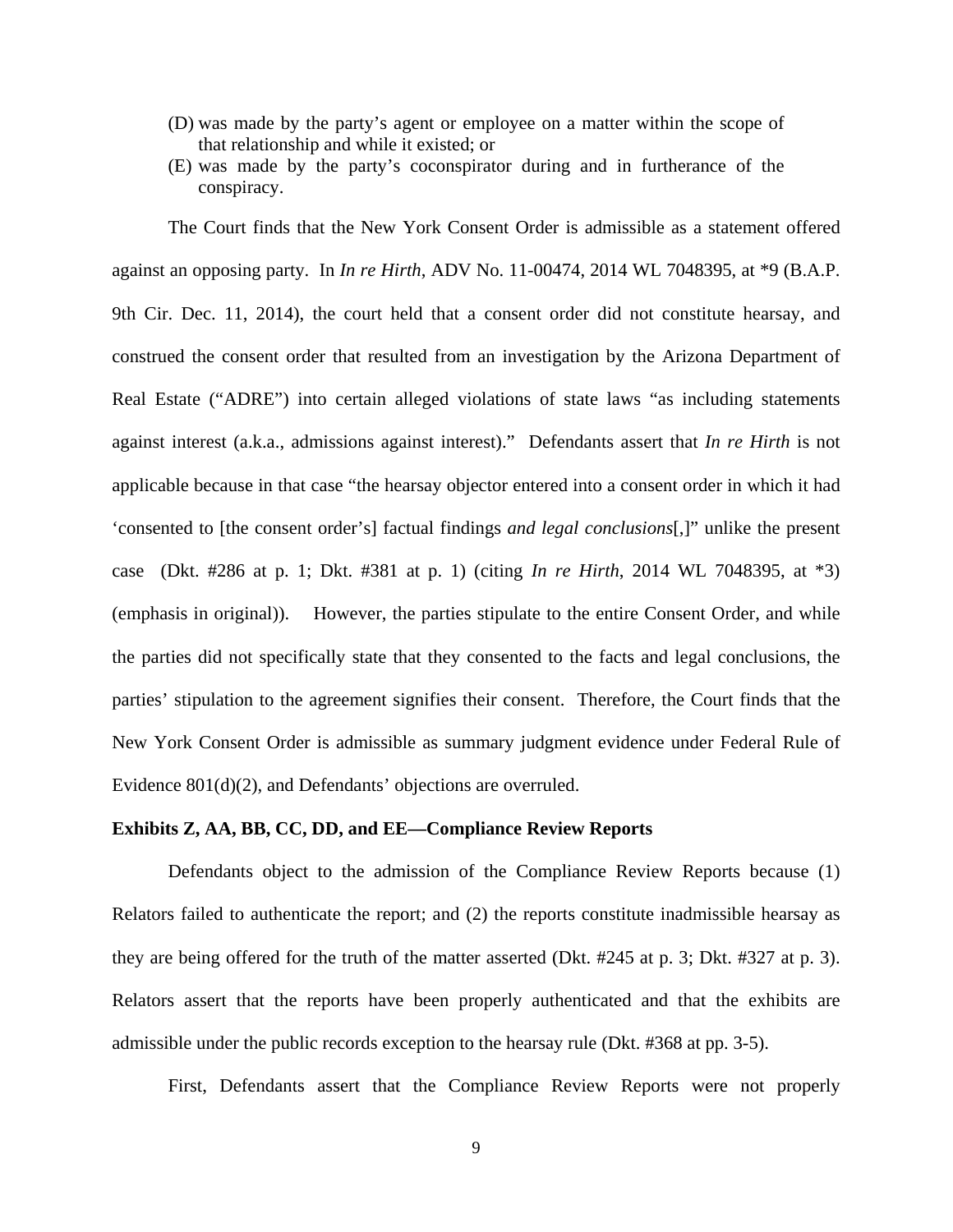authenticated. Relators assert that "[t]he first three Compliance Review Reports were prepared by StoneTurn Group ("StoneTurn") and Boston Portfolio Advisors, (Exhibits Z, AA, and BB), [and] were authenticated as records of regularly conducted activity by Desiree Daley ("Daley")…." (Dkt. #368 at p. 5). Relators assert that "the [f]ourth and [s]ixth Compliance Review Report (Exhibits CC and EE) were produced by Defendant Ocwen in response to discovery requests[,]" and that "Defendant Ocwen also produced a substantively identical version of the [f]ifth Compliance Review Report prepared by StoneTurn (Exhibit DD)." (Dkt. #368 at pp. 5-6). Relators argue that these documents are self-authenticating as they were produced in response to discovery requests (Dkt. #368 at p. 6)

 The Court finds that Exhibits CC, DD, and EE are properly authenticated. *Trammell Crow Residential Co. v. Am. Protection Ins. Co.*, No. 3:10-CV-2163-B, 2012 WL 4364616, at \*7 n. 3 (N.D. Tex. Sept. 25, 2012); *see Snyder v. Whittaker Corp.*, 839 F.2d 1085, 1089 (5th Cir. 1988) (documents produced in response to discovery requests are self-authenticating); *FTC v. Hughes*, 710 F. Supp. 1520, 1522 (N.D. Tex. 1989) (same); *Hannon v. Kiwi Servs.*, No. 3:10-cv-1382, 2011 WL 7052795, at \*2 (N.D. Tex. Dec. 30, 2011) (same). The Court also finds that Exhibits Z, AA, and BB have been properly authenticated by Daley during her deposition on October 27, 2015 (Dkt. #368, Exhibit A).

Defendants also object that the Compliance Review Reports constitute inadmissible hearsay. Relators assert that the documents fall under the public records exception to the hearsay rule, and are therefore admissible. "Federal Rule of Evidence 803(8) provides an exception to the rule against hearsay for records or statements of a public office if they set out 'the office's activities,' 'a matter observed while under a legal duty to report,' or 'factual findings from a legally authorized investigation,' and 'neither the source of the information nor other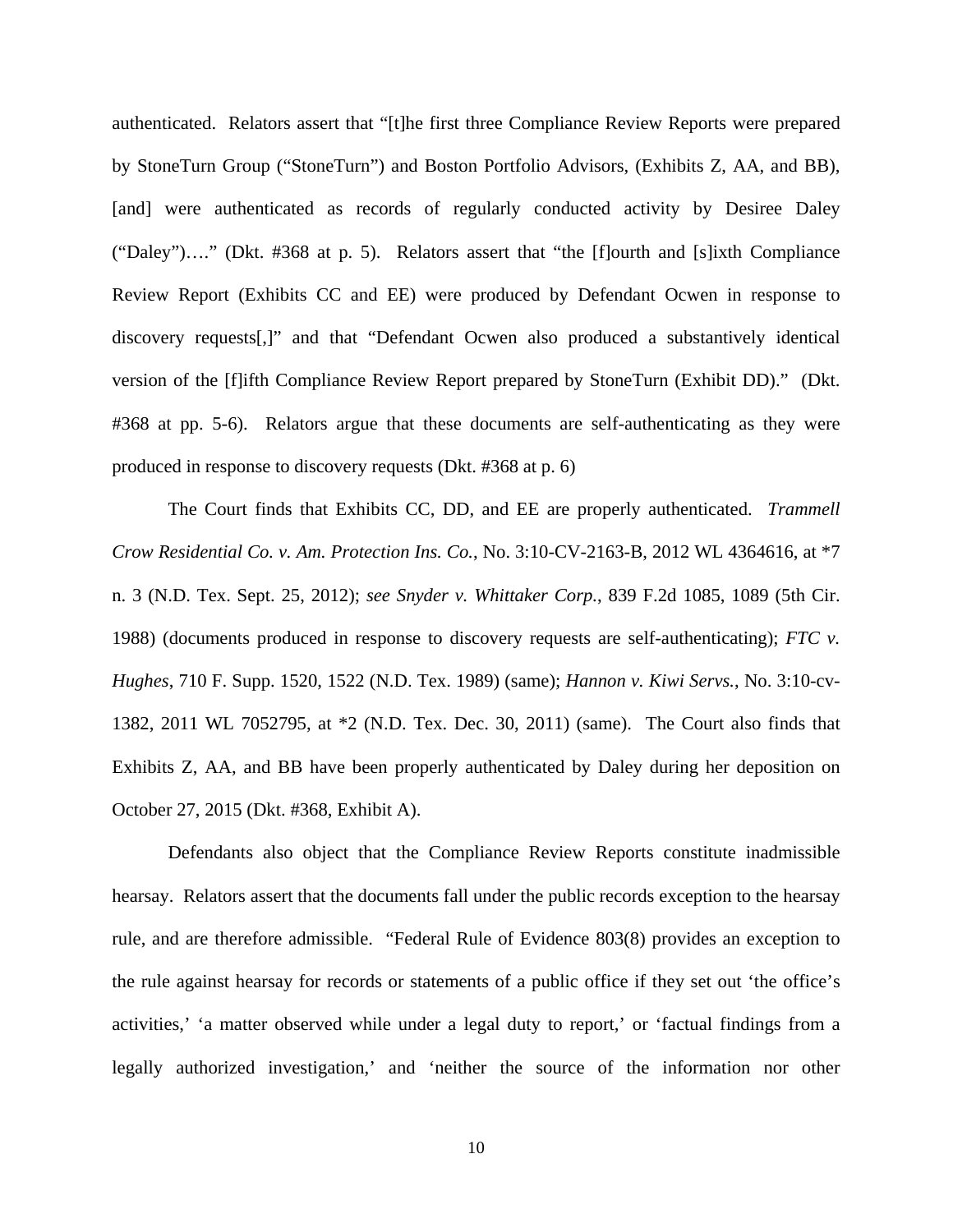circumstances indicate a lack of trustworthiness.'" *Bingham v. Jefferson Cty., Tex.*, No. 1:11- CV-48, 2013 WL 1312563, at \*7 (E.D. Tex. Mar. 1, 2013), *report and recommendation adopted as modified*, No. 1:11-CV-48, 2013 WL 1312014 (E.D. Tex. Mar. 27, 2013) (quoting FED. R. EVID. 803(8)). "Opinions and conclusion, as well as facts, are covered by Rule 803(8)[]." *Id.* (quoting *Moss v. Ole S. Real Estate, Inc.*, 933 F.2d 1300, 1305 (5th Cir. 1991) (citing *Beech Aircraft Corp. v. Rainey*, 488 U.S. 153, 169 (1988)). The Fifth Circuit has stated that "the duty to prepare the report can be delegated, *under government regulations*, to an independent agency or to a foreign government without the report losing its character when submitted through the appropriate United States agency, as a report of a department or agency of the United States." *United States v. Cent. Gulf Lines, Inc.*, 974 F.2d 621, 627 (5th Cir. 1992) (quoting *United States v. Lykes Bros. S.S. Co.*, 432 F.2d 1076, 1077 (5th Cir. 1970) (emphasis added)).

After reviewing the Compliance Review Reports, the Court finds that they do not fall within the public records exception. The independent compliance monitors were independently appointed based upon the agreement of Ocwen and the NYDFS. Although the compliance monitor appears to be independent and reports directly to the NYDFS, it appears to the Court that the compliance monitor was instituted under the agreement of the parties and the New York Consent Order, not based upon government regulation. Therefore, the Court finds for purposes of summary judgment Defendants' objections should be sustained, and Exhibits Z, AA, BB, CC, DD, and EE should be stricken from the summary judgment record.

# **Exhibits V and HH—West Virginia Division of Financial Institutions ("WVDFI") and MDLLR Reports**

 Defendants object to the admission of the reports in their entirety because (1) the documents are not properly authenticated; and (2) the reports constitute inadmissible hearsay (Dkt. #245 at p. 4; Dkt. #327 at p. 4). Relators assert that the exhibits are properly authenticated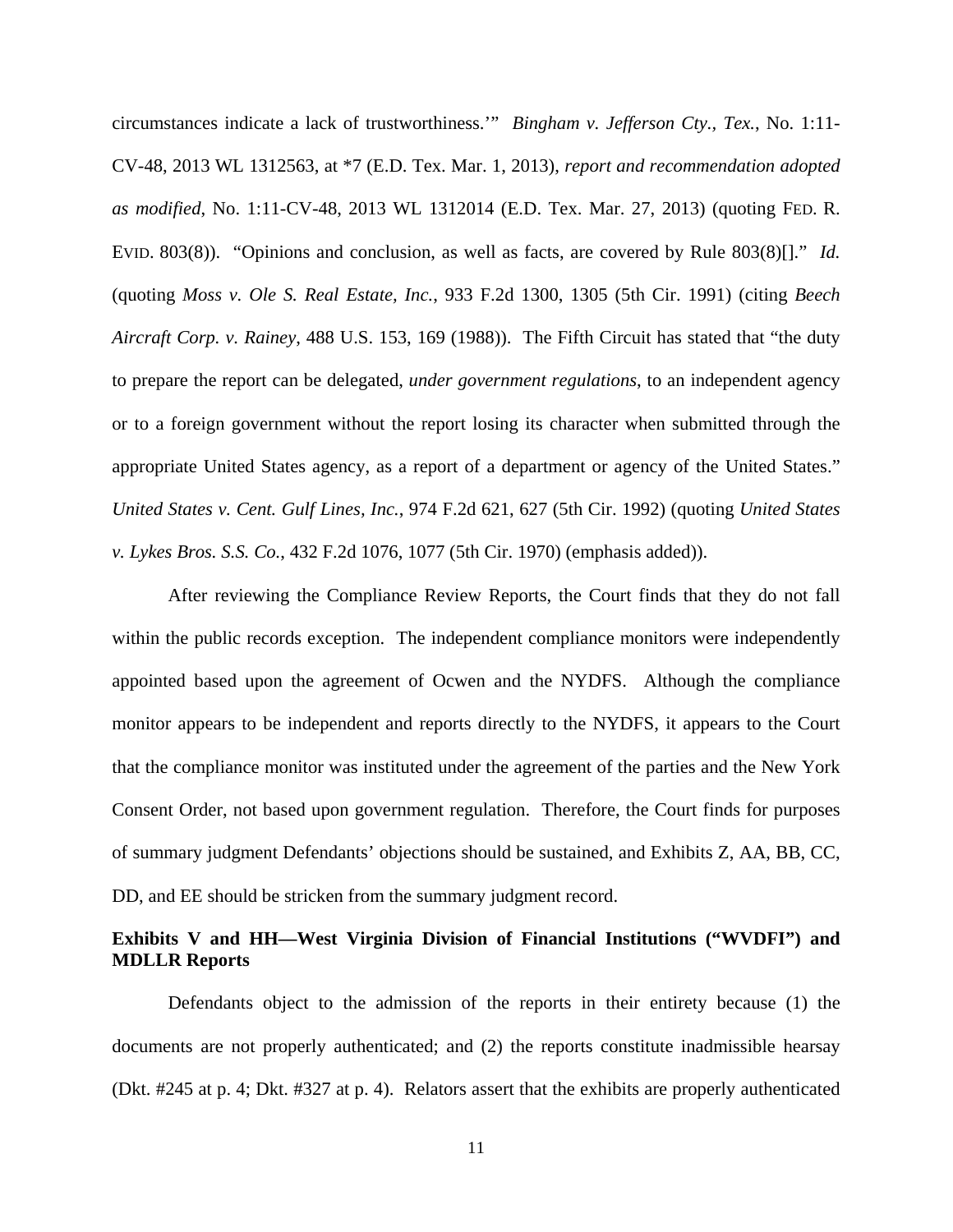because they are self-authenticating documents, and are admissible under the public records exception to the hearsay rule (Dkt. #368 at pp. 6-7).

 First, Defendants object that the documents were not properly authenticated. However, the Court finds that the documents were properly authenticated because they are selfauthenticating documents. *Trammell Crow Residential Co.*, 2012 WL 4364616, at \*7 n. 3; *see Snyder*, 839 F.2d at 1089 (documents produced in response to discovery requests are selfauthenticating); *Hughes*, 710 F. Supp. at 1522 (same); *Hannon*, 2011 WL 7052795, at \*2 (same).

 Defendants also object that the reports contain inadmissible hearsay and should not be admitted. The Court finds that the WVDFI and the MDLLR reports are admissible under the public records exception. *See Bingham*, 2013 WL 1312563, at \*7. Therefore, the Court will overrule Defendants' objections to Exhibits V and HH for purposes of summary judgment.

#### **Exhibit GG—Declaration of Relator Brian Bullock**

 Defendants object to the admission of the declaration, and specifically Bullock's statements that (i) he "observed that Ocwen was engaging in the practice of improperly capitalizing unloaned principal[,]" (ii) "Ocwen would include not only the interest and fees (which are proper to include), but also the principal portion of the missed payments[,]" and (iii) "Ocwen failed to give the borrowers credit for the principal portion of late payments by reducing their unpaid principal balance." (Dkt. #228, Exhibit GG at ¶¶ 4-5; Dkt. #298, Exhibit GG at ¶¶ 4-5). Defendants assert that the statements should be excluded because they contradict Bullock's prior testimony that "his job duties did not include deciding 'what amounts to capitalize in any new principal balance' when calculating modified loan payments…." (Dkt. #245 at p. 5; Dkt. #327 at p. 5). Defendants also object that the statements are conclusory (Dkt. #245 at p. 6; Dkt. #327 at p. 6). Relators assert that the statements are not inconsistent with Bullock's prior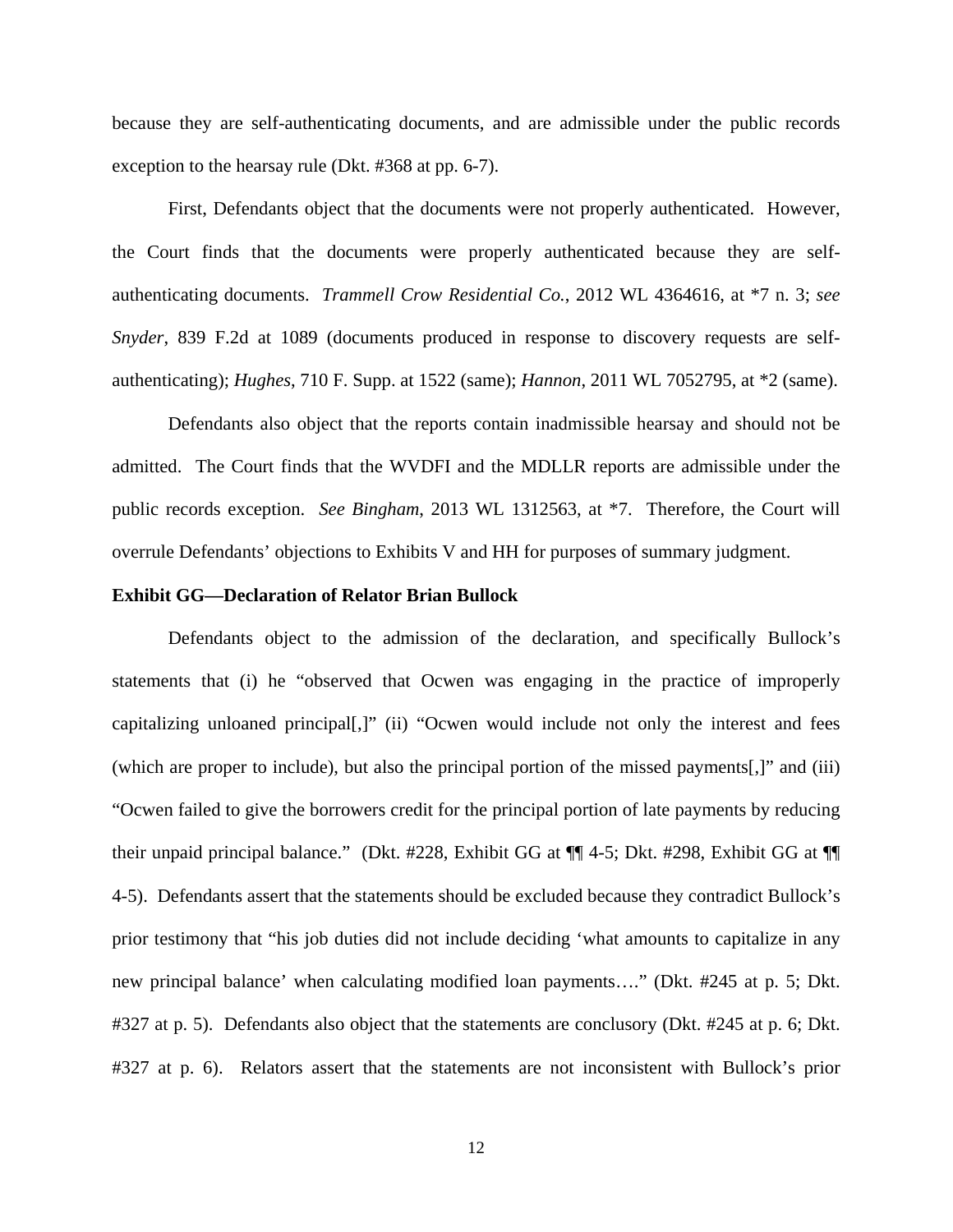deposition testimony, nor are they conclusory because Bullock references the specific nature of the practices he observed (Dkt. #368 at pp. 7-9).

 Federal Rule of Civil Procedure 56(e) requires declaration to (1) be made on personal knowledge; (2) set forth facts that would be admissible in evidence; and (3) show affirmatively that the affiant is competent to testify to the matters stated in the declaration. FED. R. CIV. P. 56(c)(4). Affidavits asserting personal knowledge must include enough factual support to show that the declarant possesses that knowledge. *Amie v. El Paso Ind. Sch. Dist.*, 253 F. App'x 447, 451 (5th Cir. 2007) (citing *El Deeb v. Univ. of Minn.*, 60 F.3d 423, 428 (8th Cir. 1995)). Conclusory declarations cannot create fact issues to defeat a summary judgment. *First Colony Life Ins. Co. v. Sanford*, 555 F.3d 177, 181 (5th Cir. 2009); *see also Amie*, 253 F. App'x at 451 (summary assertions or conclusory allegations in a declaration are simply not enough proof to raise a genuine issue of material fact). "[U]nsupported allegations or affidavits setting forth 'ultimate or conclusory facts and conclusions of law' are insufficient to either support or defeat a motion for summary judgment." *Galindo v. Precision Am. Corp.*, 754 F.2d 1212, 1216 (5th Cir. 1985) (quoting C. Wright, A. Miller & M. Kane, *Federal Practice and Procedure: Civil* 2d § 2738 (1983)); *see Hugh Symons Grp. v. Motorola, Inc.*, 292 F.3d 466, 468 (5th Cir. 2002).

 Further, in the Fifth Circuit, courts do not allow a party to defeat a motion for summary judgment by using a sworn statement that impeaches, without explanation, sworn testimony. *S.W.S. Erectors, Inc. v. Infax, Inc.*, 72 F.3d 489, 495 (5th Cir. 1996); *Albertson v. T.J. Stevenson & Co., Inc.*, 749 F.2d 223, 228 (5th Cir. 1984) (party opposing a motion for summary judgment may not attempt to create sham fact issues to defeat the motion through the submission of affidavits that conflict with earlier, sworn statements). The Court may strike an affidavit that is inconsistent with prior deposition testimony where the affiant does not account for the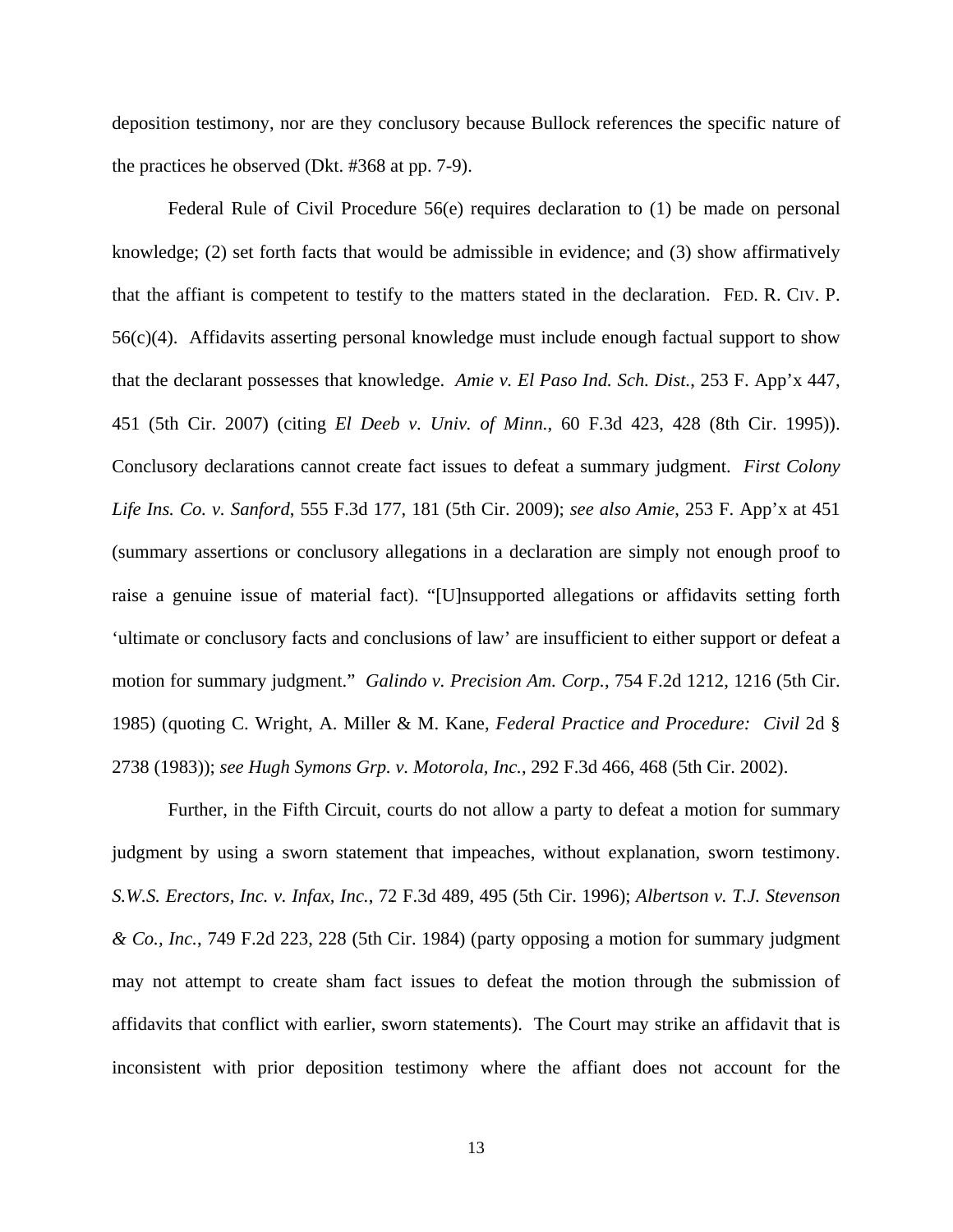inconsistency. *See Copeland v. Wasserstein, Perella & Co., Inc.*, 278 F.3d 472, 482 (5th Cir. 2002).

 Defendants object that the above-referenced statements are inconsistent with Bullock's previous deposition testimony given in this case (Dkt. #245 at p. 5; Dkt. #327 at p. 5). Defendants assert that the statements are conclusory because "Bullock makes no effort to explain the inconsistency between his deposition testimony and his declaration." (Dkt. #245 at p. 6; Dkt. #327 at p. 6). After reviewing Bullock's deposition transcript, the Court finds that the statements do not contradict prior deposition testimony (*See* Dkt. #368, Exhibit C). The Court finds that the statements are also not conclusory because unlike the affiant in *Galindo*, Bullock references the specific nature of the practices he observed. Bullock's affidavit states the practices that he observed during his time with Defendants' companies. Therefore, the Court will overrule Defendants objections to the Bullock deposition.

#### **Exhibit FF—Declaration of Victor O'Laughlen**

 Defendants object the expert declaration of Victor O'Laughlen ("O'Laughlen"), and specifically the following statements:

(i) the practice of "fail[ing] to reduce the borrower's principal balance for the principal portion of any mortgage payment made by the borrower…would violate at least the Dodd-Frank's prohibition on unfair, deceptive, and abusive practices" and "would constitute an egregious fraud," (ii) "Ocwen's servicing practices [as described in other documents] would violate numerous requirements of the Making Home Affordable program," (iii) "Ocwen's admitted violations of foreclosure practices would also violate the Real Estate Procedures Act," and (iv) "[t]he practice of adding projected late fees to the principal balance of modified loans, would violate at least Dodd-Frank's prohibition on unfair, deceptive, or abuse practices in mortgage servicing[.]"

(Dkt. #245 at p. 6; Dkt. #327 at p. 6) (citing Dkt. #228, Exhibit FF at ¶¶ 4-7, Dkt. #298, Exhibit

FF at ¶¶ 4-7). Defendants assert that the statements are not admissible because they are conclusory (Dkt. #245 at p. 6; Dkt. #327 at p. 6). Relators asserts that the statements are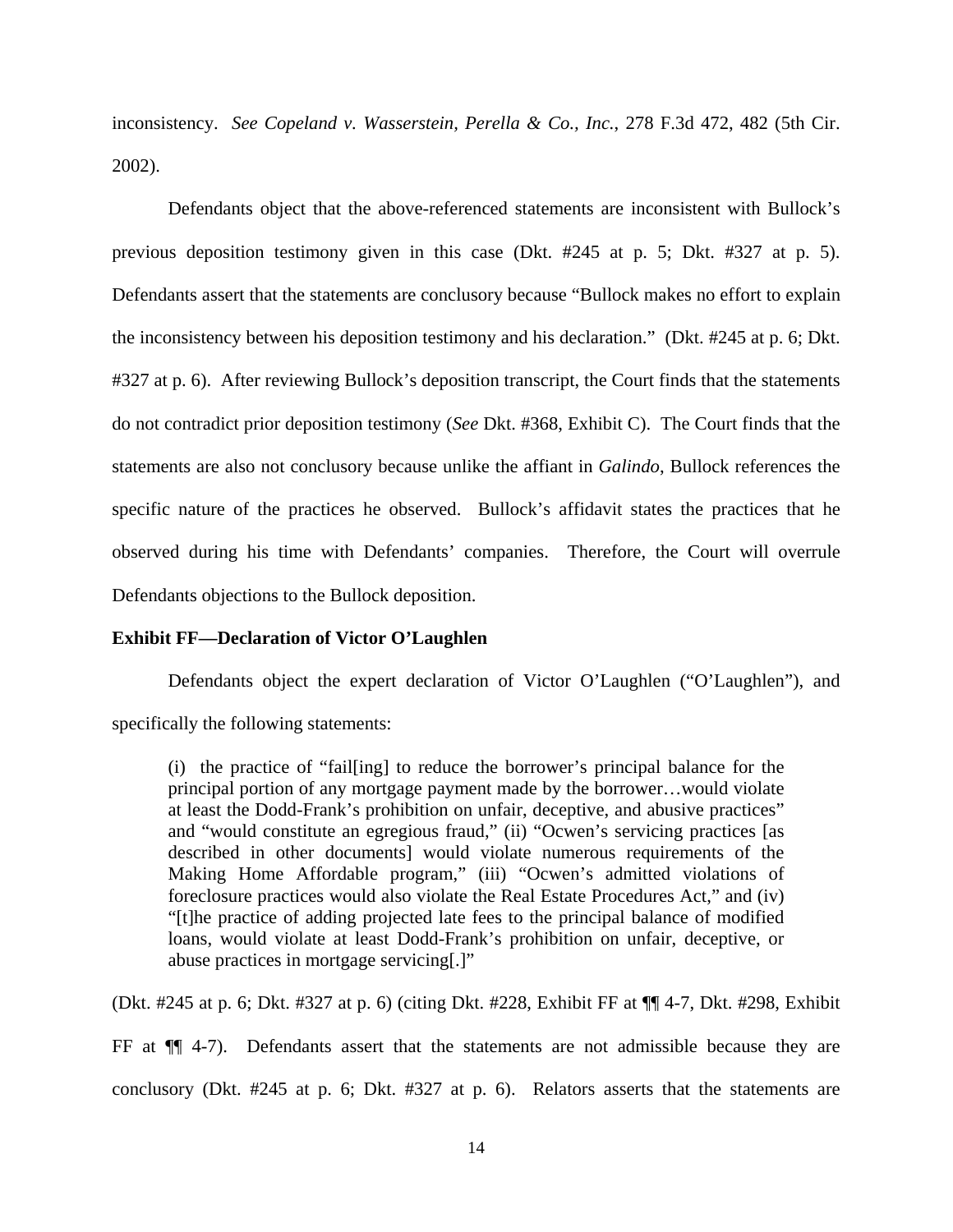admissible because they are not conclusory as O'Laughlen details his experience with Freddie Mac as Vice-President of the HAMP Compliance Division, his knowledge of the Defendants practices and systems, and reliance on the New York Consent Order (Dkt. #368 at pp. 10-11).

 "With respect to expert testimony offered in the summary judgment context, the trial court has broad discretion to rule on the admissibility of the expert's evidence and its ruling must be sustained unless manifestly erroneous." *Boyd v. State Farm Ins. Co.*, 158 F.3d 326, 331 (5th Cir. 1998) (citing *Christophersen v. Allied-Signal Co.*, 939 F.2d 1106, 1109 (5th Cir. 1991) (en banc)). "For the purposes of summary judgment under [Federal Rule of Civil Procedure] 56(e), an expert affidavit must include materials on which the expert based his opinion, as well as an indication of the reasoning process underlying the opinion." *Id.*

 The Court finds that the O'Laughlen affidavit should be stricken for purposes of the summary judgment motion. O'Laughlen does state his experience within Freddie Mac as Vice-President of the HAMP Compliance Division, his knowledge of Defendants' practices and systems, and his reliance on the New York Consent Order and the Compliance Reports (*See* Dkt. #228, Exhibit FF at ¶ 2; *see also* Dkt. #298, Exhibit FF at ¶ 2). However, the Court finds that O'Laughlen does not describe the factual basis for his conclusion, and therefore, his opinion is conclusory. *See Boyd*, 158 F.3d at 331. Therefore, the Court finds that the O'Laughlen affidavit should be stricken for purposes of the summary judgment motion.<sup>2</sup> The Court sustains Defendants objections as to the O'Laughlen expert affidavit, and the affidavit is stricken from the summary judgment record.

 $\overline{\phantom{0}}$ 

<sup>2</sup> The parties argue that the cases *Snap-Drape, Inc. Comm'r of Internal Revenue*, 98 F.3d 194, 198 (5th Cir. 1996) and *Rolls-Royce Corp. v. Heros, Inc.*, No. 3:07-cv-0739-D, 2010 WL 184313, at \*7 (N.D. Tex. Jan. 14, 2010) are applicable in the present case. However, the Court finds that the parties are arguing over the admissibility of summary judgment evidence, and Defendants are not contesting the qualifications of O'Laughlen as Realtors' expert witness. Therefore, the Court finds that the cases are not applicable to its determination of the admissibility of his expert affidavit.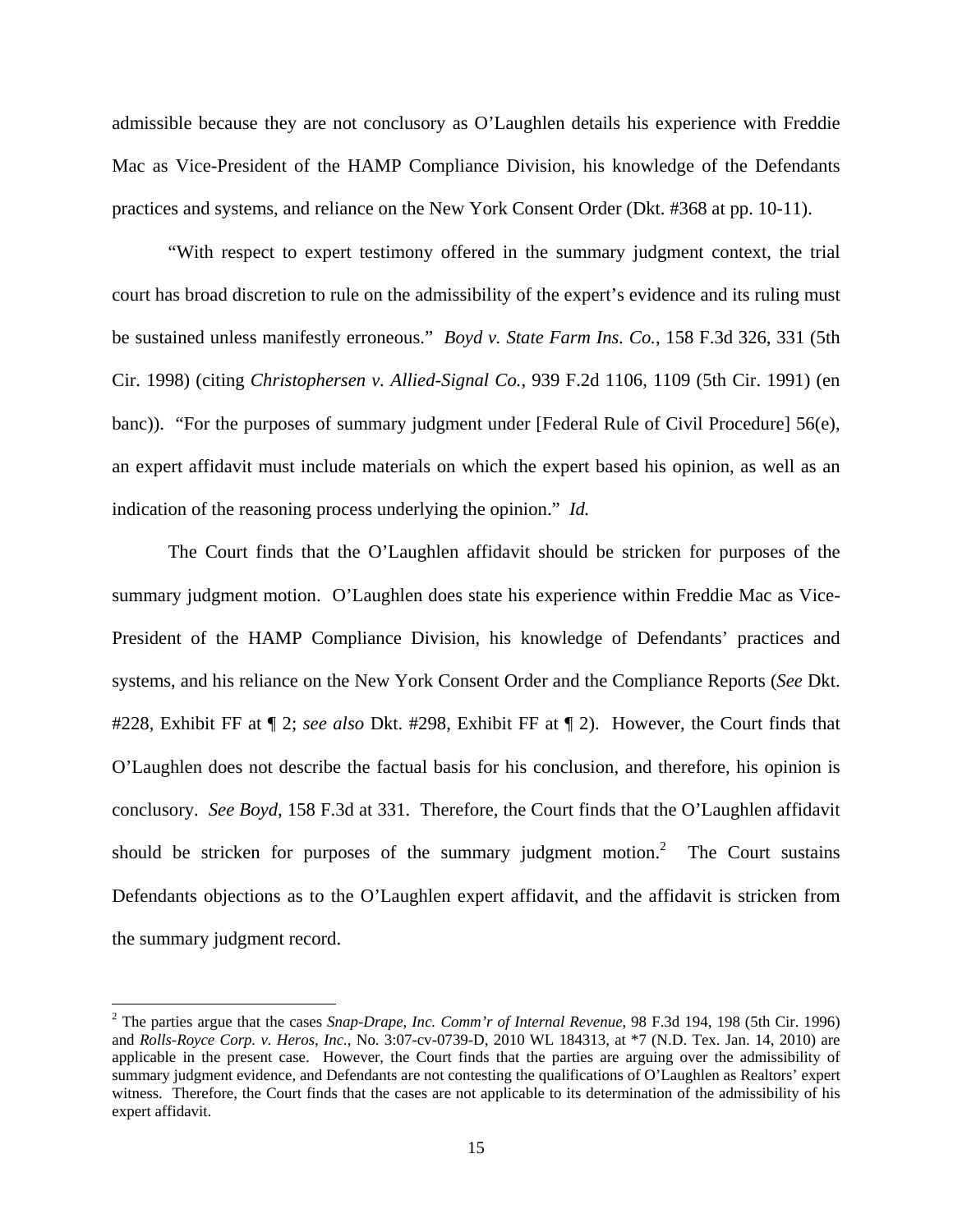#### **Exhibits II, JJ, KK—30(b)(6) Depositions of Megan Farrell-Smith and Jim Davis**

 Defendants object to any attempt by Relators to bind Defendants to the testimony of Megan Farrell-Smith ("Farrell-Smith") and Jim Davis ("Davis") that went beyond the scope of the topics included in the 30(b)(6) deposition notices (Dkt. #245 at p. 7; Dkt. #327 at p. 7). Relators assert that Defendants are bound to the testimony of their corporate representatives because the testimony was within the scope of the topics detailed within the 30(b)(6) deposition notices (Dkt. #368 at p. 12).

 Federal Rule of Civil Procedure 30(b)(6) requires that a notice or subpoena for deposition,, "describe with reasonable particularity the matters for examination." FED. R. CIV. P. 30(b)(6). "In response, the organization must designate an agent or other person to testify on its behalf." *Function Media, L.L.C. v. Google, Inc.*, No. 2:07-CV-279-CE, 2010 WL 276093, at \*1 (E.D. Tex. Jan. 15, 2010) (citing FED. R. CIV. P. 30(b)(6)). "The duty to present and prepare a Rule 30(b)(6) designee goes beyond matters personally known to that designee or to matters in which the designee was personally involved. The deponent must prepare the designee to the extent matters are reasonably available, whether from documents, past employees, or other sources." *Id.* (quoting *Brazos River Auth. v. GE Ionics, Inc.*, 469 F.3d 416, 433 (5th Cir. 2006)). However, "[q]uestions and answers exceeding the scope of the  $30(b)(6)$  notice will not bind the corporation…." *Falchenberg v. N.Y. State Dep't of Educ.*, 642 F. Supp. 2d 156, 164 (S.D.N.Y. 2008); *see also Detoy v. City and Cty. of S.F.*, 196 F.R.D. 362, 367 (N.D. Cal. 2000); *King v. Pratt & Whitney, a Div. of United Techs., Corp.*, 161 F.R.D. 475, 476 (S.D. Fla. 1995), *aff'd sub nom.*, *King v. Pratt & Whitney*, 213 F.3d 646 (11th Cir. 2000).

 The Court finds that the questions about New York Consent Order and the MDLLR findings were within the scope of the 30(b)(6) topics. In Relators' Third Notice of Rule 30(b)(6)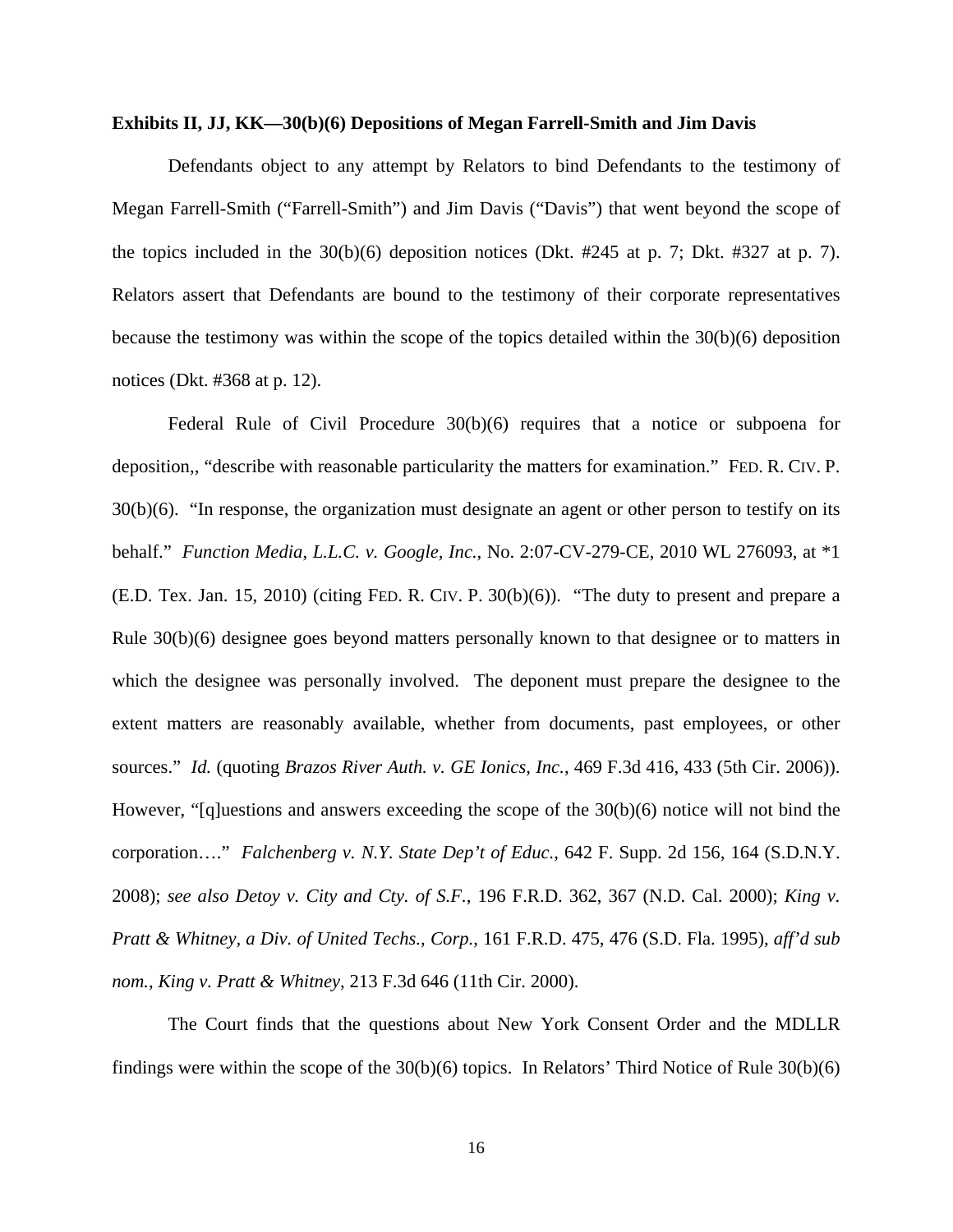Deposition of Defendant Ocwen, Relators included as a topic, "[l]awsuits, investigations or settlement agreements involving OFC and/or OLS and relating to the allegations in Relators' current complaint." (Dkt. #329, Exhibit A). Additionally in Relators' Third Notice of Rule 30(b)(6) Deposition of Defendant Homeward, Relators included as a topic, "lawsuits, investigations, or settlement agreements involving Homeward and relating to the allegations in Relators' current complaint." (Dkt. #329, Exhibit C). The Court finds that Relators questions regarding the New York Consent Order and the MDLLR fall within the scope of the noticed topics, and thus, bind the corporation to the deponent's answers. Defendants' objections as to the deposition testimony of Farrell-Smith and Davis are overruled.

## *Realtors' Motion for Partial Summary Judgment (Dkt. #228; Dkt. #298)*

 Relators seek partial summary judgment as to the falsity of the following matter: (1) OFC's representations, warranties, covenants, and certifications on April 16, 2009; (2) OLS's representations, warranties, covenants, and certifications on September 9, 2010, September 29, 2010, September 22, 2011, September 19, 2012, September 19, 2013, and September 25, 2014; and (3) Homeward's representations, warranties, covenants, and certifications on July 10, 2009, February 1, 2010, and February 1, 2012 (Dkt. #228 at p. 2; Dkt. #298 at p. 2). Defendants assert that the motion should be denied because Relators have failed to conclusively establish that (1) the Companies actually violated any law, and (2) any alleged violation was material (Dkt. #247 at p. 1; Dkt. #329 at p. 1).

 After a careful review of the record and the arguments presented, the Court is not convinced that Relators have met their burden demonstrating that there is no material issue of fact entitling it to judgment as a matter of law. The case should proceed to trial.